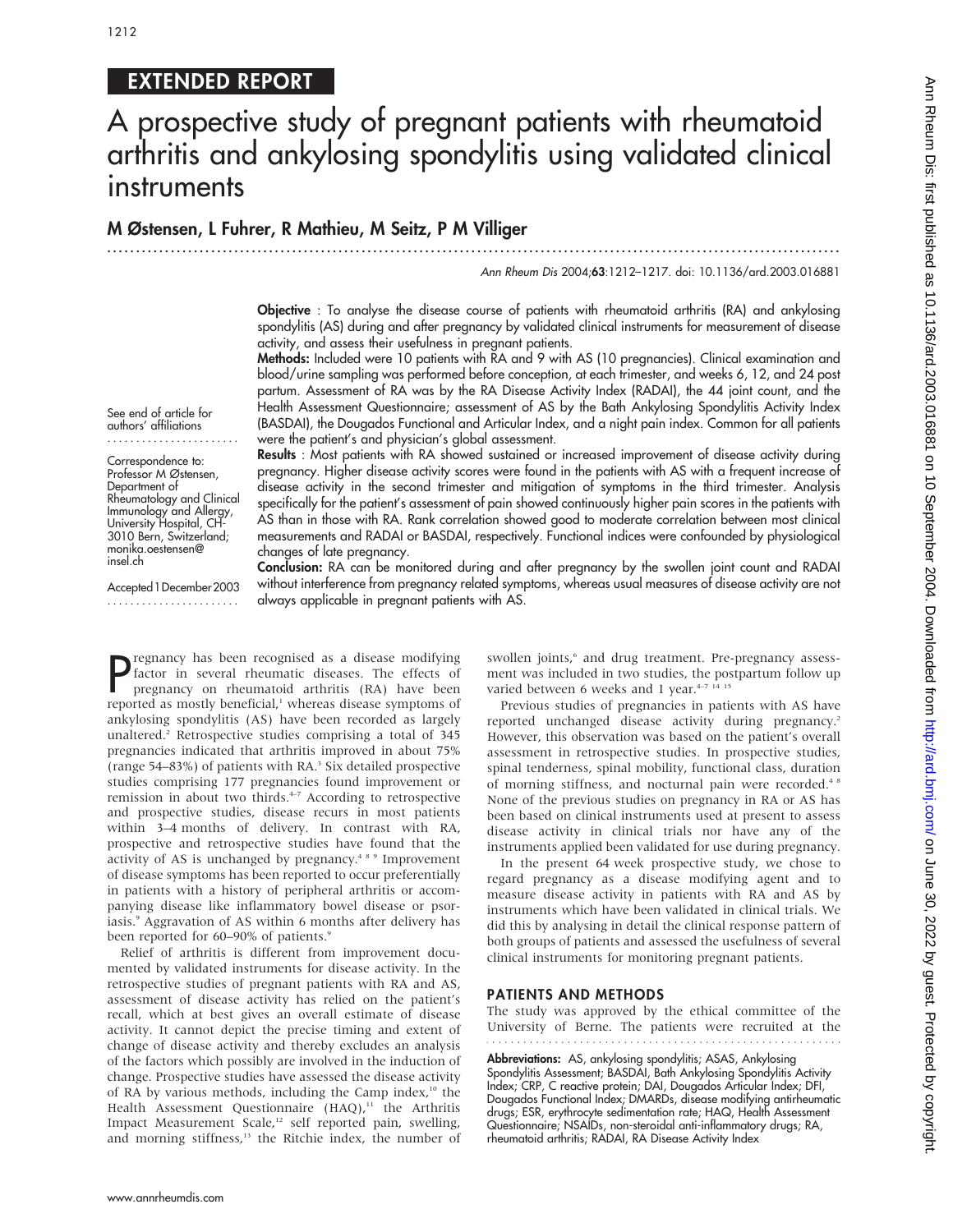Table 1 Clinical characteristics of the 10 patients with rheumatoid arthritis (RA) and nine patients with ankylosing spondylitis (AS) at entry into the study

| <b>Characteristics</b>            | <b>RA</b>    | AS            |
|-----------------------------------|--------------|---------------|
| Age (years)                       | 28 (25 - 37) | $31(26 - 38)$ |
| Disease duration in years (range) | $3(0-10)$    | $9(2-13)$     |
| Smoking                           |              |               |
| Previous DMARD treatment          | 10           |               |
| Previous prednisone treatment     | 5            |               |
| Rheumatoid factor positive        | 6            | $ND*$         |
| <b>ANA</b> positive               | 5            | <b>ND</b>     |
| HLA-B27 positive                  | <b>ND</b>    |               |

Department of Rheumatology, University Hospital, Berne, after informed consent. Included in the study were 10 patients fulfilling the American College of Rheumatology criteria for RA<sup>16</sup> and nine patients (with 10 pregnancies) fulfilling the European Spondylarthropathy Study Group for AS.17 Patients with AS all had radiologically confirmed arthritis of the sacroiliac joints, and three of them had a history of peripheral arthritis in hips, knees, or ankles. Table 1 gives the disease characteristics and drug treatment of all patients at study entry.

Drugs allowed during pregnancy were antimalarial agents, sulfasalazine, or low dose prednisone  $\epsilon$  (<10 mg prednisone/ day) and non-steroidal anti-inflammatory drugs (NSAIDs) until week 32 of gestation. The same drugs were reintroduced after delivery at the first sign of reactivation of disease.

Clinical examination and blood/urine sampling of pregnant patients was performed according to a standard protocol at the following times: once within 6 months before conception (12 patients), once between gestational weeks 9 and 11, once between gestational weeks 20 and 22, once between gestational weeks 30 and 34, and 6, 12, and 24 weeks after delivery.

Clinical disease activity was monitored by physical examination and by validated instruments for RA and AS. Patients with RA were assessed by the RA Disease Activity Index (RADAI),<sup>18</sup> the 44 joint count,<sup>19</sup> and the HAQ.<sup>11</sup> The RADAI score ranges from 0 (no disease activity) to 10 (maximum disease activity). A relevant change is indicated by a difference of 1.0–1.5. The HAQ ranges from 0 (no functional impairment) to 3 (maximum functional impairment). The minimal relevant change is 0.17.

Patients with AS were assessed by the Bath Ankylosing Spondylitis Activity Index (BASDAI),<sup>20</sup> the Dougados Functional (DFI) and Articular Index  $(DAI)^{21}$ , and a night pain index.<sup>22</sup> The BASDAI ranges from 0 to 10, the DFI from 0 to 60, the DAI from 0 to 40, and the night pain index from 0 to 3. Assessments common for all patients were the patient's and the physician's global assessment (100 mm visual analogue scale).

Disease activity was chosen as the outcome measure for pregnancy and post partum in RA and AS. Remission in RA was defined according to modified remission criteria (fatigue and erythrocyte sedimentation rate (ESR) omitted because of pregnancy)<sup>23</sup>: morning stiffness  $\leq$ 15 minutes, no soft tissue swelling in joints or tendon sheaths, no joint tenderness or pain on motion, no (need for) drug treatment. Active disease in RA was defined as present when modified remission criteria did not apply. Ankylosing Spondylitis Assessment (ASAS) response criteria were used to measure a 20% improvement in patients with AS.<sup>24</sup> Active disease in AS was defined as a BASDAI of  $\geq 2$ .

Routine laboratory investigations were C reactive protein (CRP), haemoglobin, leucocyte and thrombocyte count, and urine analysis.

## Statistical analysis

As the primary end point, changes of disease activity scores during the observation period were assessed for each cohort by the Friedmann test with Bonferroni correction. The course of clinical assessments was depicted by calculating the median and the 95% confidence interval for each score according to the method of the Hodges-Lehmann estimate. Correlations between disease activity scores were calculated by the rank correlation coefficient. Correlations of 0.30–0.70 were considered as moderate to substantial correlations, and  $coefficients < 0.30$  were considered as weak correlations.

# RESULTS

Table 1 gives clinical characteristics of the patients at study entry. One patient with RA had a pre-pregnancy visit, but miscarried spontaneously at week 8 and did not meet for further controls. The other nine patients with RA and nine with AS (with 10 pregnancies) met for the pregnancy time points and 6, 12, and 24 weeks post partum. The numbers of patients with RA and with AS included at each time (RA/AS) were: 6/6 at the pre-pregnancy visit within 6 months of the index pregnancy, 9/9 at the first, 9/10 at the second and the third trimester, 9/10 at 6 weeks, and 9/9 at 12 and 24 weeks post partum.

### Disease activity during and after pregnancy Patients with RA

Figure 1 shows the disease course of all patients with RA by the swollen joint count (A), the RADAI (B), and the patient global score (C). One patient with RA with persistent low back pain during the observation period showed high patient assessment scores (figs 1B and C) despite remission documented by the joint count (fig 1A). According to modified remission criteria, three patients with RA were in remission in the third trimester and four other patients were improved, judged by the swollen joint count. (fig 1A). One patient had disease onset at the start of her first pregnancy, and an additional patient entered pregnancy with active arthritis in large joints. Both patients continued to have active disease during pregnancy and needed repeated intraarticular injections of corticosteroids in actively inflamed joints (fig 1D). Aggravation of disease activity in six patients with RA was detected at 6 and 12 weeks post partum, decreasing after starting disease modifying antirheumatic drugs (DMARDs) and/or prednisone (figs 1A and B). One patient with RA remained in the pregnancy induced remission throughout the observation period. The two patients with RA with active disease during pregnancy improved after the start of DMARDs post partum (fig 1D).

## Patients with AS

Figure 2 shows the disease course of the nine patients with AS and their 10 pregnancies by the DAI (A), the BASDAI (B), the patient global score (C), and morning stiffness (D). Except for two patients with minimal disease activity at study entry, a varying disease course with active disease in the first and even more pronounced in the second trimester was seen in eight pregnancies (figs 2A–D). No remission occurred, but four patients with AS showed a 20% improvement of disease activity according to ASAS response criteria from the first to the third trimester. Pain scores (item 2 of the BASDAI) (fig 2C) and scores for morning stiffness (fig 2D) were highest in the second and lowest in the third trimester. Morning stiffness disappeared in seven patients with AS in the third trimester. Night pain scores changed in an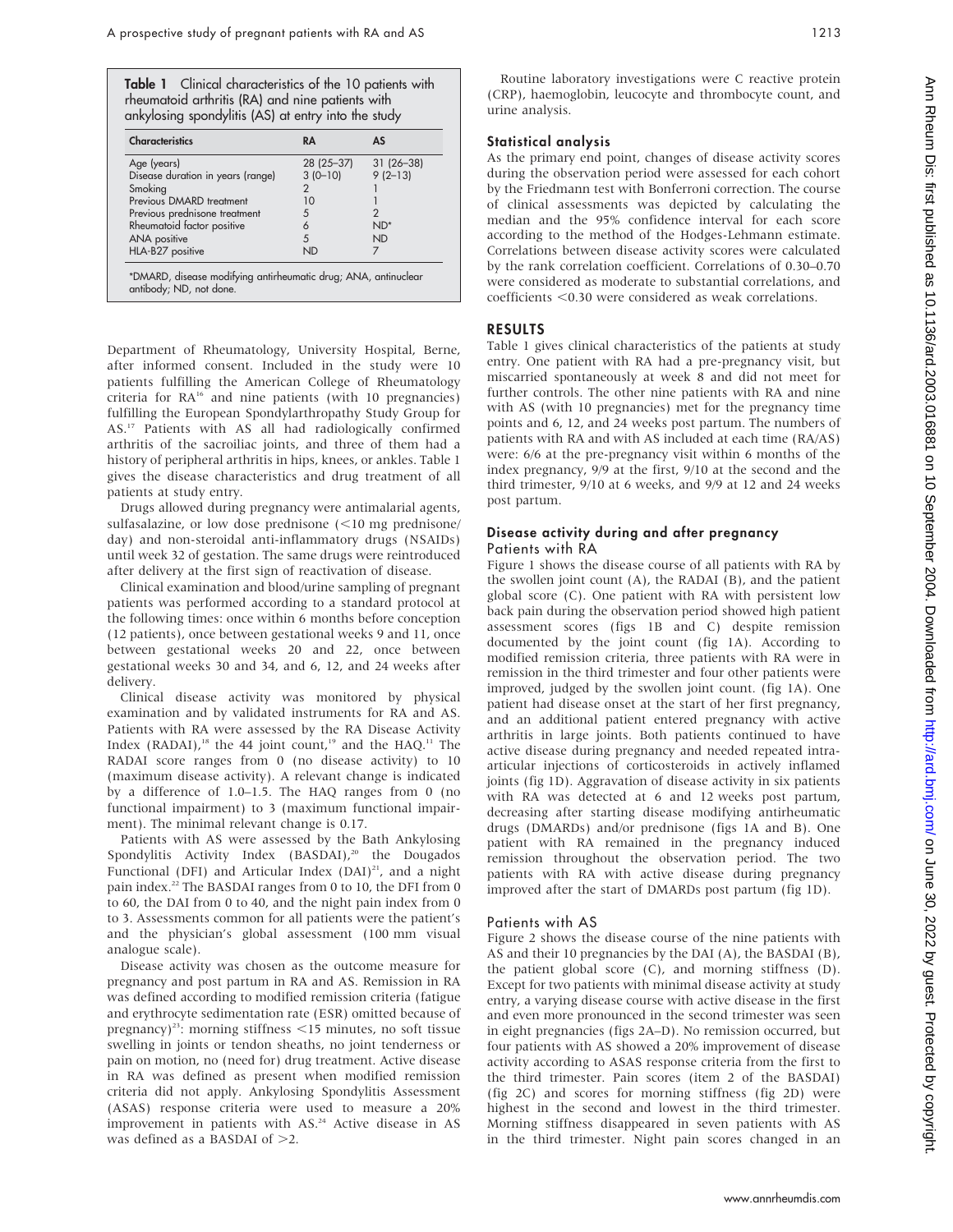

**Figure 1** Disease activity in nine patients with RA before, during, and after pregnancy. Each patient is depicted by an individual symbol and colour which is kept in all figures (A–D). The thick, solid line in figs 1A, B, and C is the median value for the group. (A) Swollen joint count; (B) RADAI score; (C) patient's global assessment; (D) the RADAI score and CRP measurements of the two patients with RA with active disease during pregnancy. Arrows depict the time of either intra-articular injection of corticosteroids or start of disease modifying treatment. \*wks pp, weeks post partum.

unpredictable manner during the observation period (not shown). A linear increase of self assessment scores was seen in all but one patient after delivery (figs 2B–D).

When the median values of the patient and physician global scores were compared a higher disease activity was seen in the patients with AS than in the patients with RA at all times (fig 3A and B). When analysis was carried out specifically for the patient's assessment of pain (item 2 of the BASDAI and item 3 of the RADAI), continuously higher pain scores were found in the patients with AS (fig 3C). This was also reflected by the more extensive use of NSAIDs and paracetamol in the patients with AS than in those with RA (fig 3D).

#### Disease activity scores

The swollen joint count correlated well with the RADAI, the coefficient varying between 0.43 and 0.87. The BASDAI and DAI correlated, on average, with a coefficient of 0.5. Omitting the question on fatigue, resulted in a 0.5–1.5 reduction of the BASDAI score, mainly during the first trimester, the time when the fatigue of pregnancy was prominent. For the functional indices, a high correlation coefficient  $(>0.7)$ between the RADAI and the HAQ was found, whereas correlation between the BASDAI and the DFI was weak  $(<0.3$ ). None of the patients with RA had any significantfunctional impairment at study entry, and the changes of HAQ scores at different times were all minimal and not significant  $(<0.17)$  (data not shown). The question: Can you sleep in the prone position? of the DFI was given a negative

response by all patients with AS in the third trimester. Likewise, bending was difficult for about one third of pregnant patients with RA and AS in late pregnancy, resulting in some impairment reflected in the functional indices. The physician global score was in general lower than the patient global score (fig 3B). The correlation coefficient between patient and physician global scores varied between 0.7 and 0.03 in patients with RA, but was consistently high  $(>0.7)$  in patients with AS.

#### Laboratory

A slight decrease of thrombocyte numbers and haemoglobin and an increase in leucocyte counts was seen in all patients during pregnancy with a reversal of these changes after pregnancy (data not shown). CRP was normal in all patients with RA with low disease activity during pregnancy, but increased at the postpartum disease flare in three patients. The two patients with very active RA had raised levels of CRP throughout the study (fig 1D). Increases in CRP were seen sporadically in three patients with AS at times of active disease.

#### Drug treatment

Acute arthritis in patients with RA was treated with intraarticular corticosteroid injections (fig 1D). For persistent pain and stiffness, low dose prednisone (three patients), NSAID at standard doses (until gestational week 32), and paracetamol were given (fig 3D). Sulfasalazine was continued in four patients with RA in the first trimester, in three during the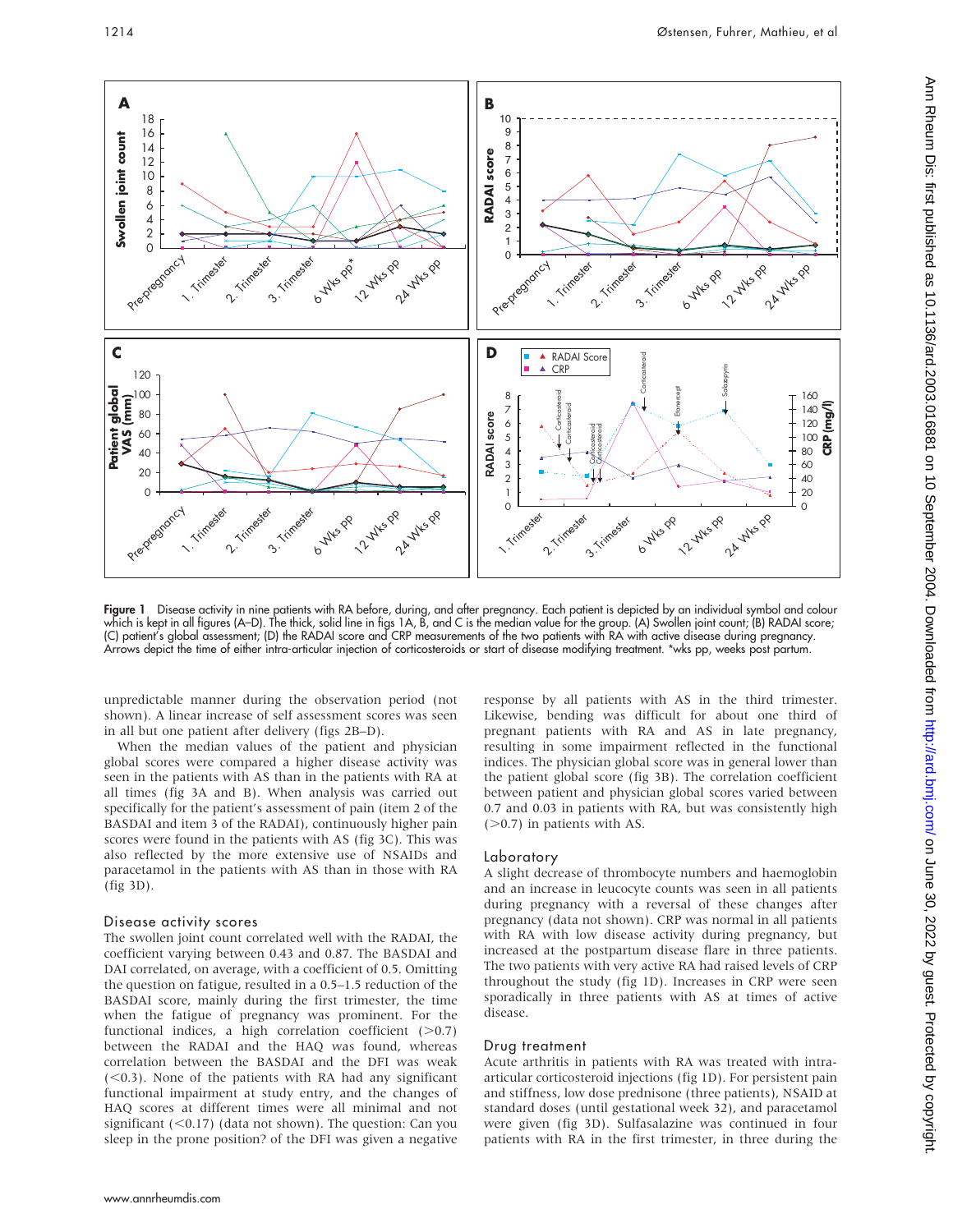

Figure 2 Disease activity in nine patients with AS before, during, and after 10 pregnancies. Each patient is depicted by an individual symbol and colour which is kept in all figures. The thick, solid line in figs 2A–D is the median value for the group. (A) Dougados joint index; (B) BASDAI score; (C) patient's global assessment; (D) morning stiffness score (items 5 and 6 of the BASDAI). \*wks pp, weeks post partum.

second, and in two patients with RA also in the third trimester. Signs of postpartum increasing disease activity were immediately treated with appropriate drugs (DMARD in five patients with RA, NSAID in six patients with AS) except for the patient refused owing to breast feeding.

#### Pregnancy outcome

Seventeen patients had uneventful pregnancies and delivered healthy infants at term (table 2). Child health remained unremarkable throughout the first 6 months of life. One patient with AS with two consecutive pregnancies had a stillbirth at gestational week 24 in her second pregnancy (reason unknown).

#### **DISCUSSION**

In this study we made a detailed analysis of the course of RA and AS throughout pregnancy and up to 24 weeks after delivery. For the first time, this was done by several validated clinical instruments for assessment of disease activity. We confirmed that AS is active also during pregnancy; however, a mitigation of symptoms occurred in the third trimester. Despite regularly withdrawing NSAIDs at week 32, whenever possible, pain decreased and morning stiffness also disappeared in late gestation in most patients with AS. This was not obvious in our own previous prospective studies of pregnant patients with AS, where we placed the emphasis on physician dependent assessments like metrology.<sup>41</sup>

Search for an explanation of the overall higher disease activity in patients with AS by analysis of singular items recorded in the RADAI and the BASDAI showed that patients with AS had more pain than patients with RA and,

consequently, had a higher consumption of pain relieving drugs. Analysis of the pain components in the RADAI showed that the patients with RA had few painful joints and lower pain intensity. In previous studies of non-pregnant patients, a lower pain threshold than in healthy people has been found in patients with RA, but not in patients with AS.<sup>25 26</sup> However, pain induced by pressure as in the two cited studies is not identical to the pain arising from inflammation. The question remains if RA is more profoundly altered or whether the inflammation of AS is not sufficiently suppressed during pregnancy. Most patients with RA entered pregnancy in a state of mild disease, in contrast with the majority of patients with AS who had active disease. Active disease has been shown to be a predictor for persisting activity also in pregnancy.<sup>8</sup>

It is difficult to clarify if the increased pain intensity, particularly in the first and second trimester, experienced by the pregnant patients with AS is inflammatory or due to mechanical alterations. The normal CRP measurements in most patients with AS argue against inflammation. A change of posture and of spinal mobility takes place during pregnancy, $27$  partly as a result of the rise of relaxin with relaxation of the ligaments.<sup>28</sup> Other hormonal changes that may have a role are the marked increase of progesterone, oestriol, and cortisol during gestation. Owing to progesterone and oestrogen receptors, mechanical properties of pelvic ligaments change in response to sex steroids.<sup>29</sup> In addition, raised levels of free cortisol may suppress inflammation. The pain relief of the patients with AS in the third trimester is in contrast with the course of non-inflammatory low back pain present in about 50% of healthy pregnant women, who are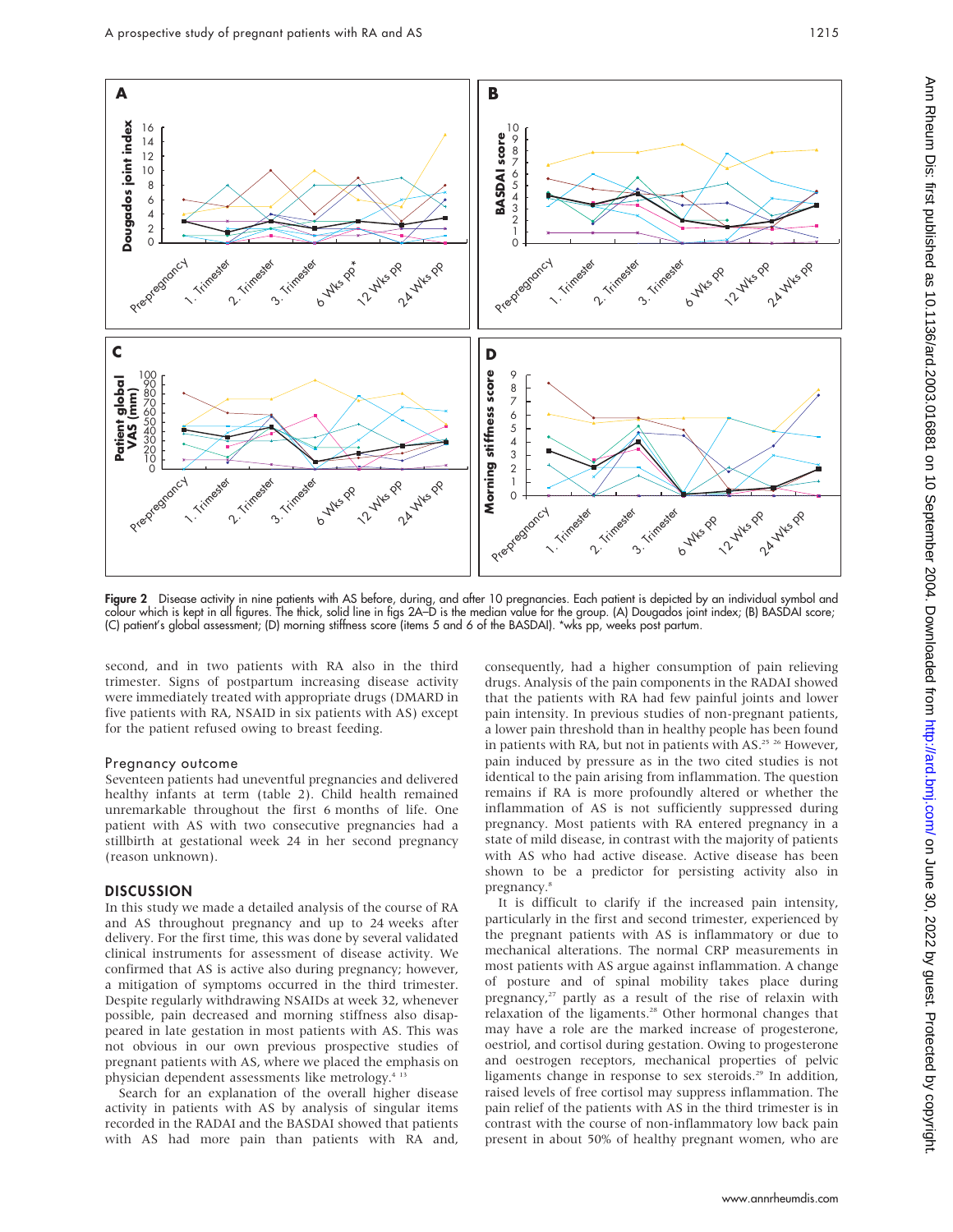

Figure 3 Comparison of disease activity indices in nine patients with RA (red line) and nine patients with AS (blue line) during and after pregnancy. Median values of the patient's global score (A), the physician global score (B), and a pain score (C) are given. The pain score for patients with RA is item 3 of the RADAI: How strong is your arthritis pain today? and item 2 of the BASDAI for patients with AS: How would you describe the overall level of AS neck, back, or hip pain you have had? (D) Consumption of NSAID or paracetamol, or both, in patients with RA (filled blocks) and AS (open blocks) during the observation period.

worse in the later stages of pregnancy.<sup>30</sup> Furthermore, the surrogate marker of inflammatory activity, morning stiffness, was at its lowest level in the third trimester.

Pregnancy induces profound changes in the maternal body manifested at different stages of pregnancy. The assessment of disease activity is therefore not straight forward, but has to consider symptoms related to the physiology of pregnancy like raised ESR, fatigue, and the increasing burden of the gravid uterus. None of the validated scores for evaluation of disease activity in RA or AS has been adapted for use in pregnancy. In RA, the swollen joint count is an objective measurement of the extent of arthritis and is not confounded by the musculoskeletal pain which may arise spontaneously in pregnancy.<sup>31</sup> Objective assessment of pregnant patients

| <b>Table 2</b> Pregnancy outcome and breast feeding in nine<br>patients with RA and nine patients (10 pregnancies) with<br>AS |               |                                   |  |
|-------------------------------------------------------------------------------------------------------------------------------|---------------|-----------------------------------|--|
| <b>Characteristics</b>                                                                                                        | RA            | AS                                |  |
| Nulliparous/1 prior birth                                                                                                     | 6/3           | 6/4                               |  |
| Pregnancy loss                                                                                                                | 1 Miscarriage | 1 Stillbirth                      |  |
| Delivery at gestational week                                                                                                  | $39(37 - 41)$ | 39 (38-42)*                       |  |
| Vaginal delivery                                                                                                              | 6             |                                   |  |
| Caesarean section                                                                                                             | 3             |                                   |  |
| Boys/girls                                                                                                                    | 4/5           | 9/1                               |  |
| Birth weight (g)                                                                                                              |               | 3120 (2540-4455) 3130 (2870-3755) |  |
| <b>Breast</b> feeding                                                                                                         |               | 9                                 |  |

with AS is more difficult because pregnancy itself can induce low back pain or pelvic pain.<sup>30</sup> In addition, clinical assessments of AS largely depend on the spine, rendering them inaccurate when the effects of the gravid uterus are ignored.

The late stages of pregnancy are accompanied by reduced physical functioning also in healthy women.<sup>32</sup> Our study indicates that functional indices are not reliable instruments in late pregnancy and need adjustment when used for monitoring pregnant patients. RADAI and BASDAI are disease-specific and include the main symptoms of RA and AS. The results of our study indicate that they are useful instruments for monitoring patients throughout pregnancy and post partum. From our point of view, omission of fatigue from the BASDAI does not increase the reliability of this instrument in pregnant patients. However, patient related instruments may be subject to misinterpretation as seen in one of our patients with RA. Therefore, combination with an objective assessment instrument should be made whenever possible. Addition of composite assessments like the patient global and the physician global score has the advantage of being applicable for both RA and AS, though it may not increase the information already included in the RADAI and BASDAI, respectively. Interestingly, the patient's evaluation differed from the physician's evaluation, reflecting the difference between suffering and observing a disease.

Our study is limited by the small number of patients included and the individual variation of disease activity in each cohort. As a result, by setting a significance level of 5% and applying the Bonferroni correction, no statistically